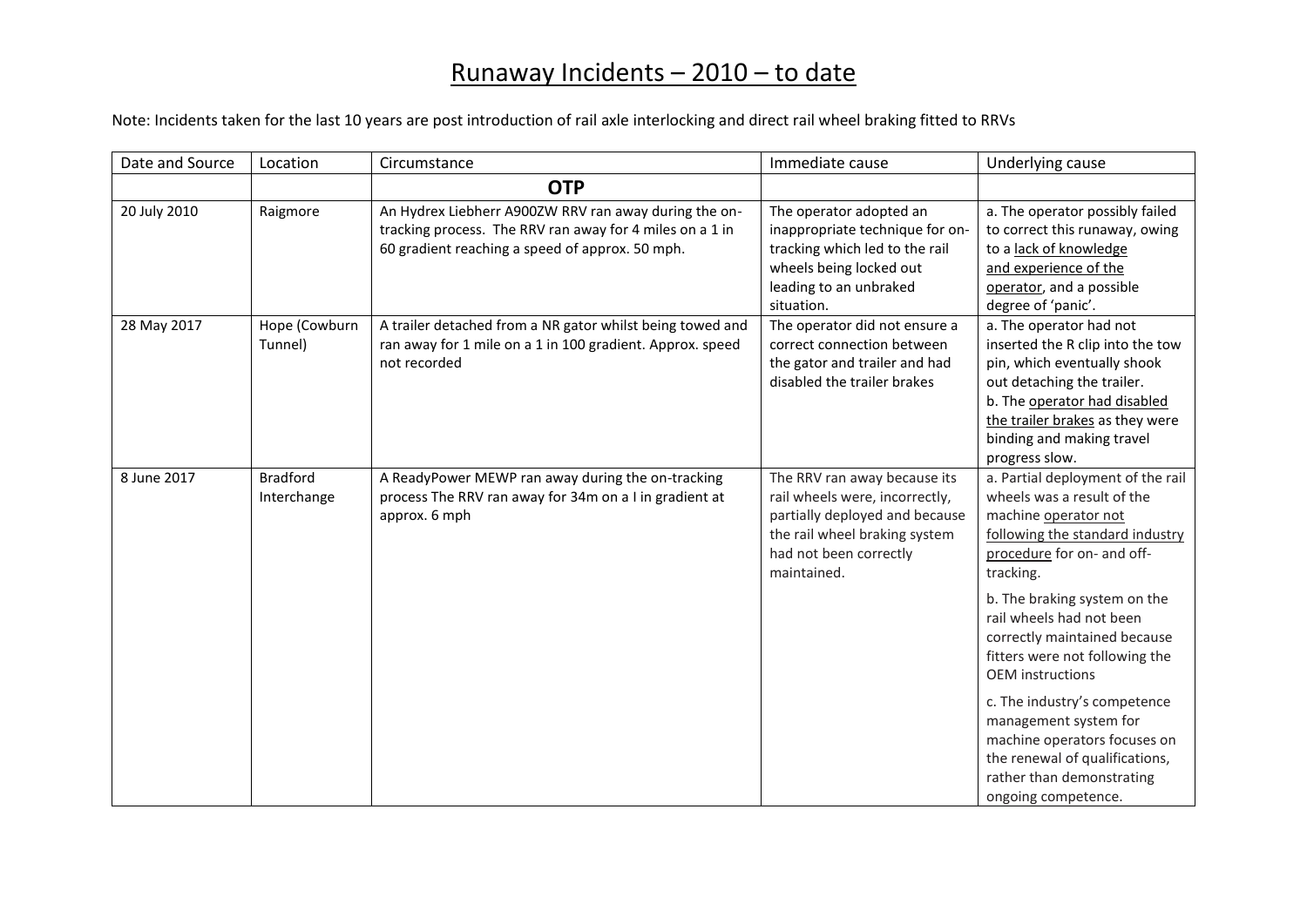|                 |                      | <b>Traction/Trains</b>                                                                                                                                                                                              |                                                                                                                                                                                                        |                                                                                                                               |
|-----------------|----------------------|---------------------------------------------------------------------------------------------------------------------------------------------------------------------------------------------------------------------|--------------------------------------------------------------------------------------------------------------------------------------------------------------------------------------------------------|-------------------------------------------------------------------------------------------------------------------------------|
| <b>Nov 2002</b> | Edinburgh<br>Waverly | An EWS Class 90 loco (85t) ran away for 2 miles.                                                                                                                                                                    | 30 workmen in a possession<br>had to get out of the way,<br>they were warned of the run<br>away by mobile phone.                                                                                       | Unknown                                                                                                                       |
| Aug 2005        | Arlewas              | An EWS Class 66 loco (120t engineering train) ran<br>away for 10 miles at approx. 60 mph                                                                                                                            | Unknown                                                                                                                                                                                                | Unknown                                                                                                                       |
| Aug 2006        | East Didsbury        | An EWS Class 66 loco ran away for 5 miles on a 1 in<br>141 gradient at approx. 25 mph                                                                                                                               | Loco was at the rear (top<br>and tailed) engineering train<br>when the coupling broke.<br>Workmen working on the<br>adjacent line laid sleepers<br>across the track but this did<br>not stop the train | a. Broken coupling<br>b. loco not braked into<br>consist.                                                                     |
| May 2019        | Bedgellert           | A diesel loco ran away for 1.25 miles on a 1 in 40<br>gradient at approx. 10 mph                                                                                                                                    | Loco travelled over several<br>crossings, passing signals                                                                                                                                              | unknown                                                                                                                       |
| November 19     | Fort William         | A stabled class 66 freight train and 24 wagons ran<br>away at an indeterminate time with the rear wagon<br>derailing in the sand drag of the head shunt within<br>Alcan sidings at Fort William (line speed 5 mph). | The handbrakes were<br>reported to have been<br>applied on the locomotive<br>and several wagons                                                                                                        | Brakes found in the released<br>position after the<br>derailment. No evidence<br>was found to indicate<br>malicious activity. |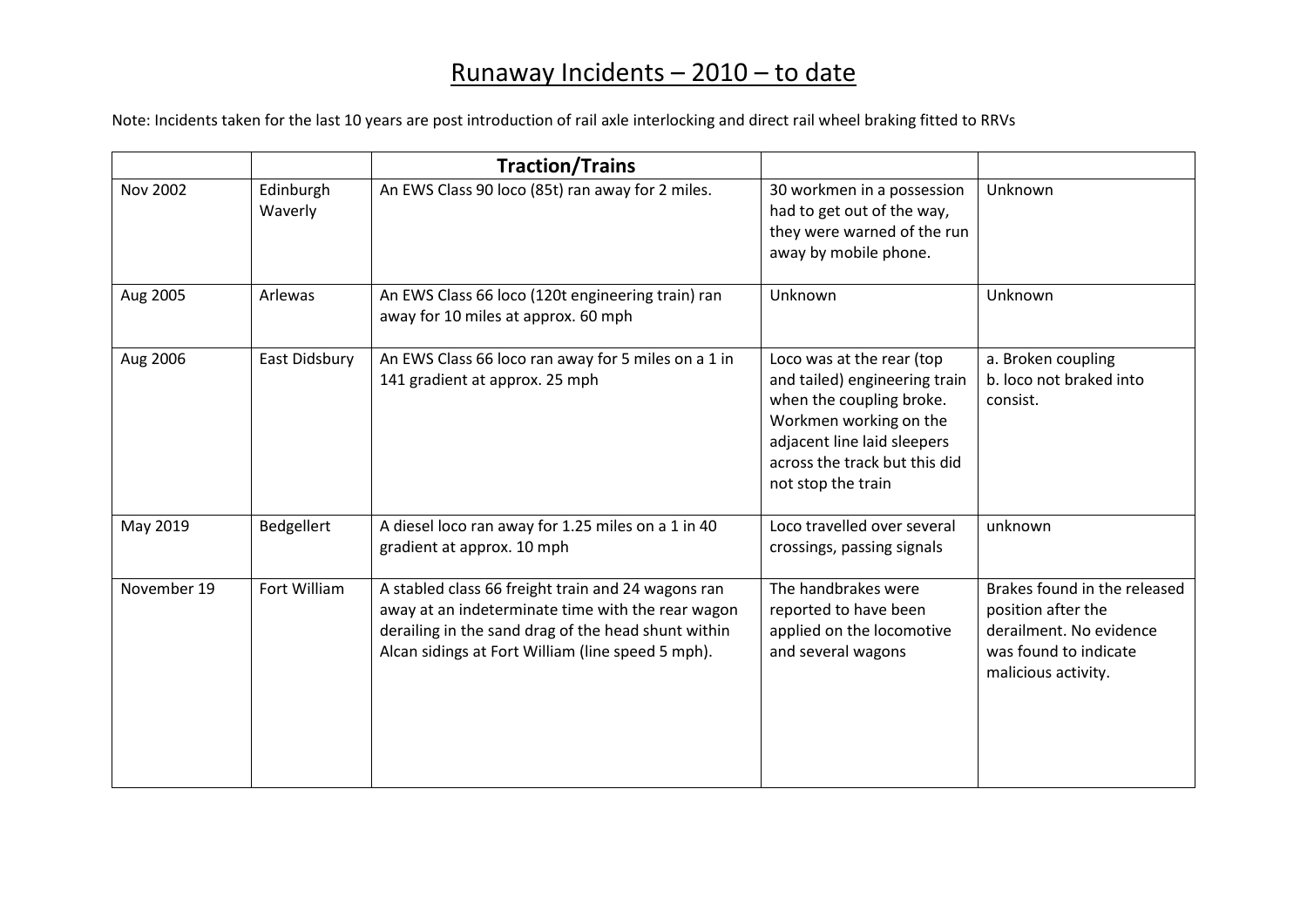|             |                        | <b>OTM</b>                                                                                                                                |                                                                                                                                                                                                                                                                                                                                                                                                        |                                                                                                                                                                                               |
|-------------|------------------------|-------------------------------------------------------------------------------------------------------------------------------------------|--------------------------------------------------------------------------------------------------------------------------------------------------------------------------------------------------------------------------------------------------------------------------------------------------------------------------------------------------------------------------------------------------------|-----------------------------------------------------------------------------------------------------------------------------------------------------------------------------------------------|
| 17 Oct 2017 | Markinch               | An NWR MPV rail treatment train ran away for 4.7<br>miles on a 1 in 102 gradient at approx. 43 mph                                        | The crew jumped clear at<br>approx. 20 mph<br>MPV hit a fallen 10ft tree<br>branch on the line                                                                                                                                                                                                                                                                                                         | The tree branch damaged<br>the brake valves causing the<br>brakes to be released into<br>an unbraked condition                                                                                |
| 29 Aug 2019 | Taunton<br><b>HOOB</b> | Network Rail On-Track-Machine (OTM) ran away from<br>a connecting locomotive following a routine<br>maintenance event.                    | In preparation for a shunting<br>movement checked that the<br>handbrake was applied and<br>removed the chocks holding<br>the OTM stationary for<br>maintenance. As a<br>locomotive buffered up to<br>the OTM, the OTM began to<br>run away. The OTM was<br>stopped when a member of<br>staff intervened by placing a<br>scotch under a wheel which<br>prevented the OTM running<br>away down the yard. | The handbrake had been<br>applied prior to the<br>locomotive buffering up to<br>the OTM, but a defective<br>brake cable had left the<br>handbrake incapable of<br>holding the OTM stationary. |
| 17 Nov 2019 | Bawtry                 | a portion of a Network Rail Track Renewal System,<br>OTM (P95), ran away and collided with the remaining<br>portion of the consist (D75). | The P95 portion of the train<br>had been secured outside<br>the work area where staff<br>were working with the D75.<br>After some time, the P95<br>ran away over a distance of<br>180 metres before colliding<br>and pushing the D75<br>approximately 20 metres.<br>The P95 came to a stand<br>due to the intervention of<br>the operator onboard the<br>D75.                                          | Still under investigation                                                                                                                                                                     |